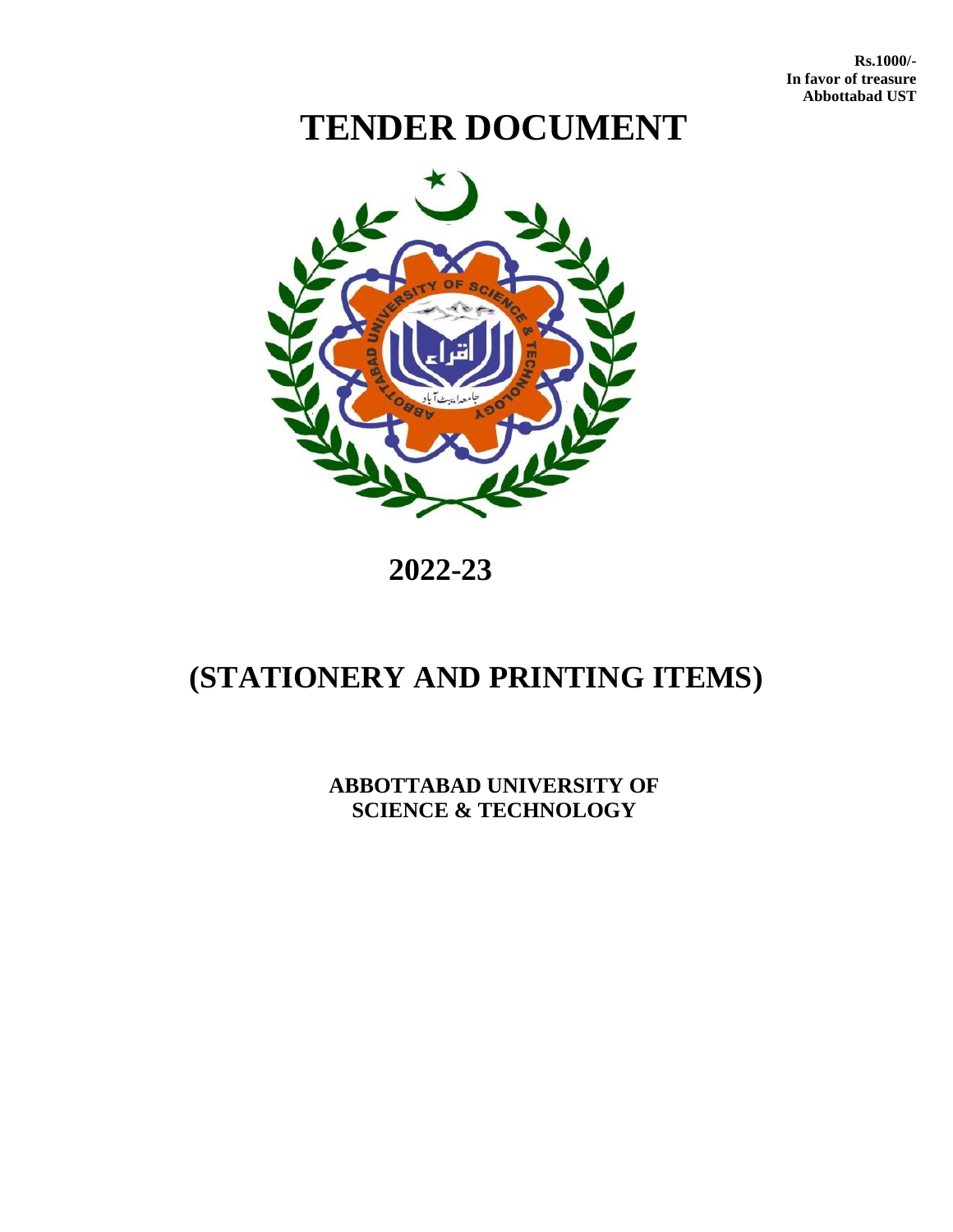#### **1. GENERAL**

- i. The tender shall furnish the Bid security (earnest money) for amount equivalent to 2% of quoted amount of the entire bid from schedule bank.
- ii. Conditional/incomplete/overwritten bid will not be entertained.
- iii. KPPRA rules will be followed strictly in all procurement process.
- i. The prices quoted must be valid for at least 60 days from the date of tender opening for the evaluation of tender. The quoted prices once approved will remain validfor one year from the date supply order.
- ii. The successful bidders will be required to supply the items up-to for one year from the date supply order.
- iii. Telephonic/telexed/faxed/telegraphic quotations will not be entertained.
- iv. The bid must accompany the following:
	- a. Firm Registration Certificate with the Federal/Provincial Government.
	- b. National Tax Number
	- c. Sales Tax Registration Certificate Number.
	- d. Certificate to the effect that bidder have never been blacklisted by any Government/ Semi Government Organization.
	- e. Dealership Certificate from original manufacturer for Pakistan (where required)

## **2. SCOPE OF SUPPLY**

.

The bidder shall supply the items according to the prescribed specifications/samples. Any deviation will cause rejection of the supply order.

## **3. BID PRICE**

The bidder shall indicate in his offer, list of items with prescribed specifications, the unit price and total bid prices of the items. Taxes levied by the Government, if any, shall be recoverable from the bidder as per rules. Specimen bid form is attached herewith.

#### **4. CURRENCY OF BID**

The Price should be quoted in Pakistani Rupees.

## **5. BID VALIDITY**

The bid should remain valid and open for acceptance of purchase for one year from the date of opening of bids.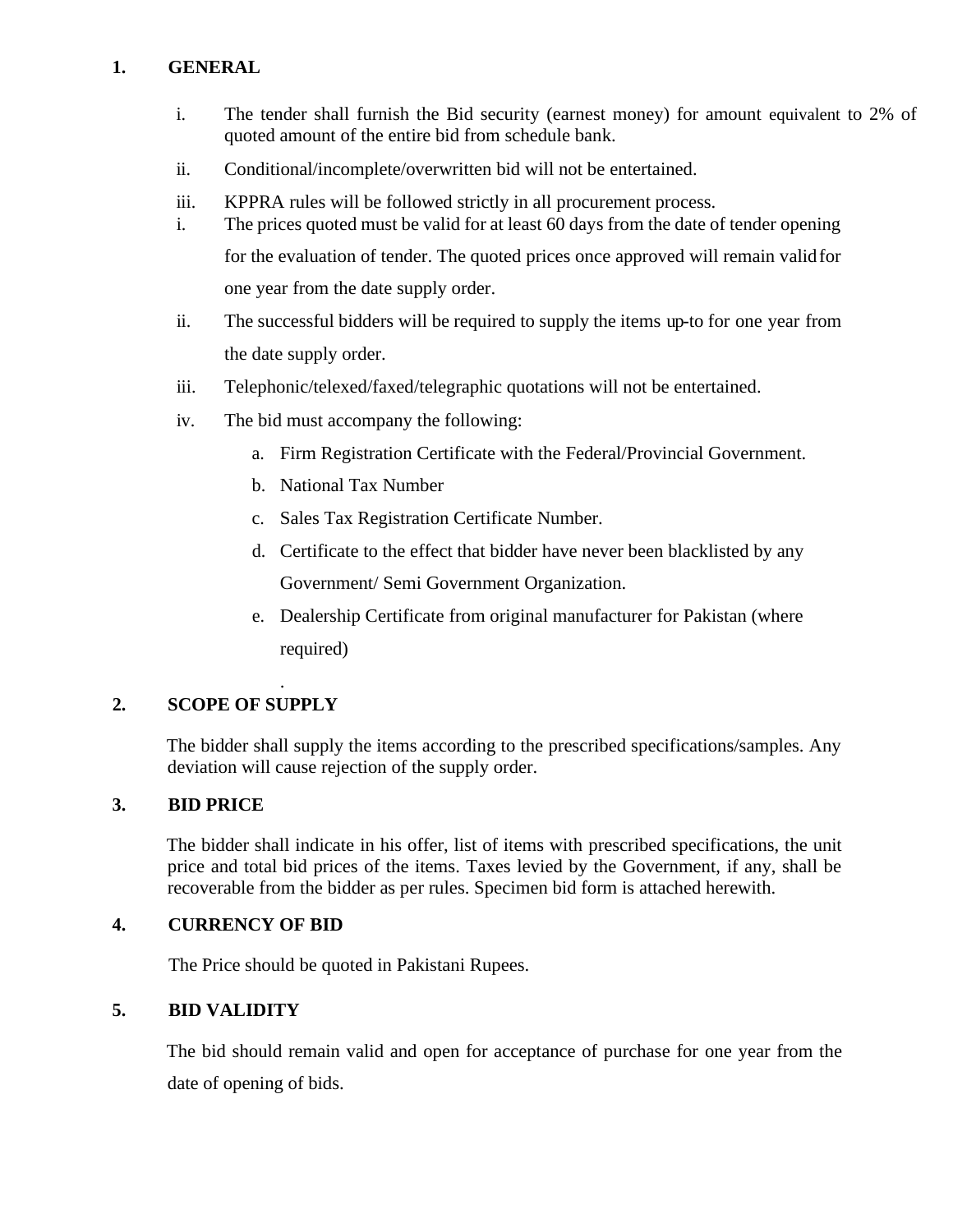#### **6. SECURITY DEPOSIT**

The successful tender / contractor shall furnish performance security for a some equivalent to 10% of the contract value with in fourteen (14) days of the receipt of the acceptance letter from Abbottabad UST.

#### **7. SIGNING OF BIDS**

The person signing the bid shall sign and stamp all the pages of the bid, where entries are made.

#### **8. BIDS PROPOSAL**

The bid should comprise single stage one envelope. The samples of stationery and printing may be provided on tender opening day for final decision of the Purchase Committee.

#### **9. DEADLINE FOR SUBMISSION OF BIDS**

All bids must reach and be received by the University on or before **June 10, 2022 at 11:00 am.** The bids will be opened on the same day i.e. **June 10, 2022 at 11:30 am** in the Dean office, Quaid e Azam, block Abbottabad UST in presence of the bidders or their authorized representatives, who wish to be present. Pre bid meeting will be scheduled on **June 06, 2022 at 11:00** in Examinations Section of the University.

#### **10. LATE BIDS**

Any bid received in the university after the prescribed deadline shall not be entertained.

#### **11. UNIVERSITY'S RIGHT TO ACCEPT OR REJECT ANY OR ALL BIDS**

The University reserves the right to accept or reject any or all tenders as per KPPRA rules.

#### **12. CANVASSING**

Unsolicited advice / clarifications and any personal approached at any stage of evaluations of bids are strictly prohibited and may lead to disqualification.

#### **13. DELIVERY**

The bidders shall make delivery of the items within 15 days for stationery and 30 days for providing printing items from the date of issuance of supply order. A penalty of 1% of the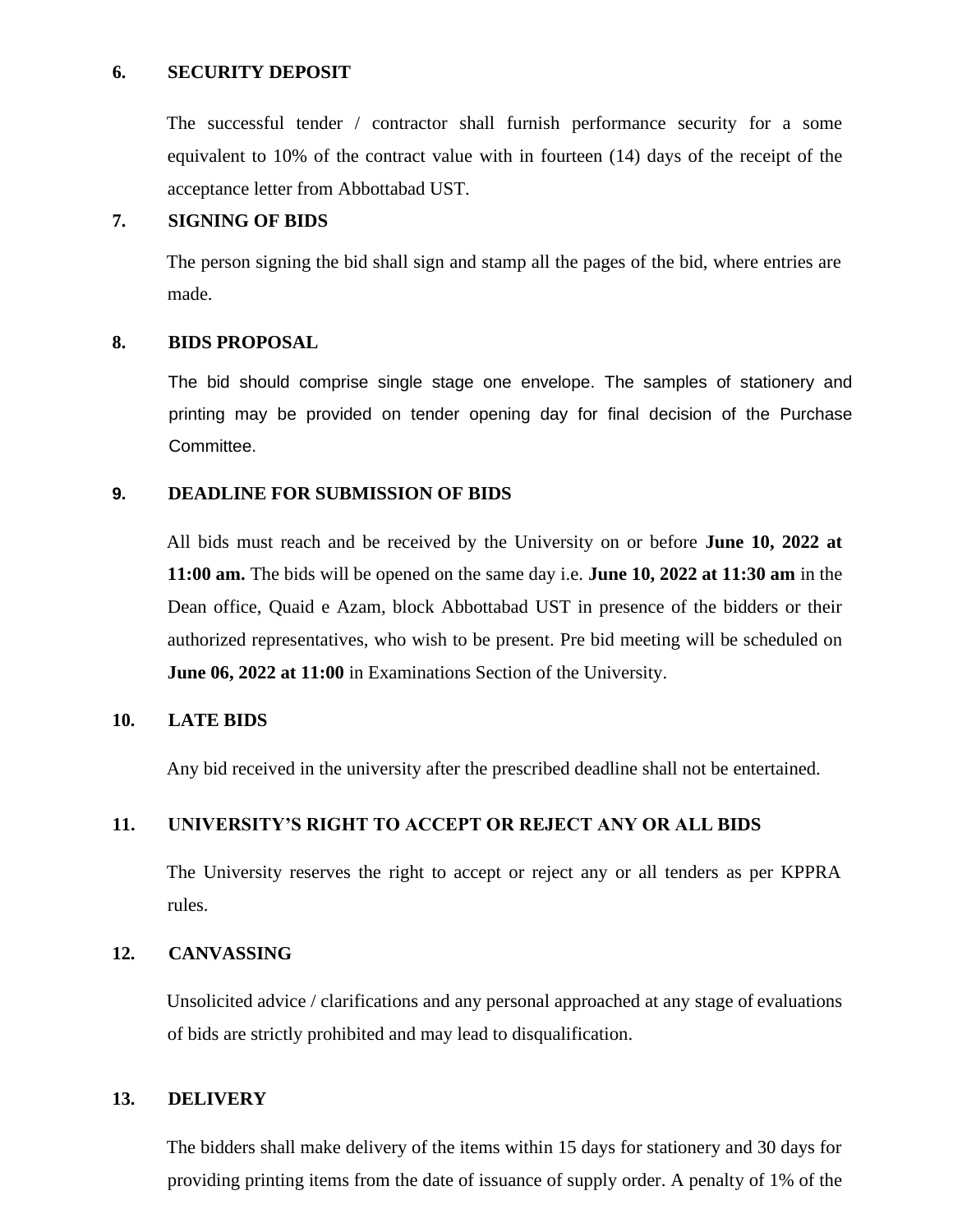item price per day subject to the maximum of 10% may be charged after expiry of the delivery time till the supply of the items.

#### **14. MODE OF PAYMENT**

Payment will be made to the supplier after inspection of supplied items by a committee of experts/purchase committee, constituted by the University. The payment will be released if the provided items are according to supply order, samples and successful/ complete supply. No payment will be released in advance in any case.

#### **15. PRICE**

The price of items will be inclusive of transportation charges, labor charges and all taxes etc. No separate payment will be made by the University on this account.

#### **16. TAXES**

All Government taxes shall be deducted at source according to the relevant rules.

## **17. ARBITATION**

The decision of the University in all relevant matters will be final and unchallengeable in any court of law anywhere.

|                      | <b>PRINTING ITEMS</b>                                 |         |                      |                                                  |
|----------------------|-------------------------------------------------------|---------|----------------------|--------------------------------------------------|
| S.<br>N <sub>0</sub> | <b>Description</b>                                    | Qty.    | Unit<br><b>Price</b> | <b>Price Inc. all taxes</b><br>& charges<br>etc. |
| $\mathbf{1}$         | Printed Answer Sheet 20 pages (As per Sample) 70 gm   | 200,000 |                      |                                                  |
| $\overline{2}$       | Printed Answer Sheet 16 pages (As per Sample) 70 gm   | 200,000 |                      |                                                  |
| 3                    | Printed Continuous Sheet 4 pages (as per sample)70 gm | 200,000 |                      |                                                  |
| $\overline{4}$       | Printed Cloth lined envelop 12 inches x 18 inches     | 5,000   |                      |                                                  |
| 5                    | Degree folders (as per sample)                        | 5,000   |                      |                                                  |
| 6                    | Envelops simple A4                                    | 3,000   |                      |                                                  |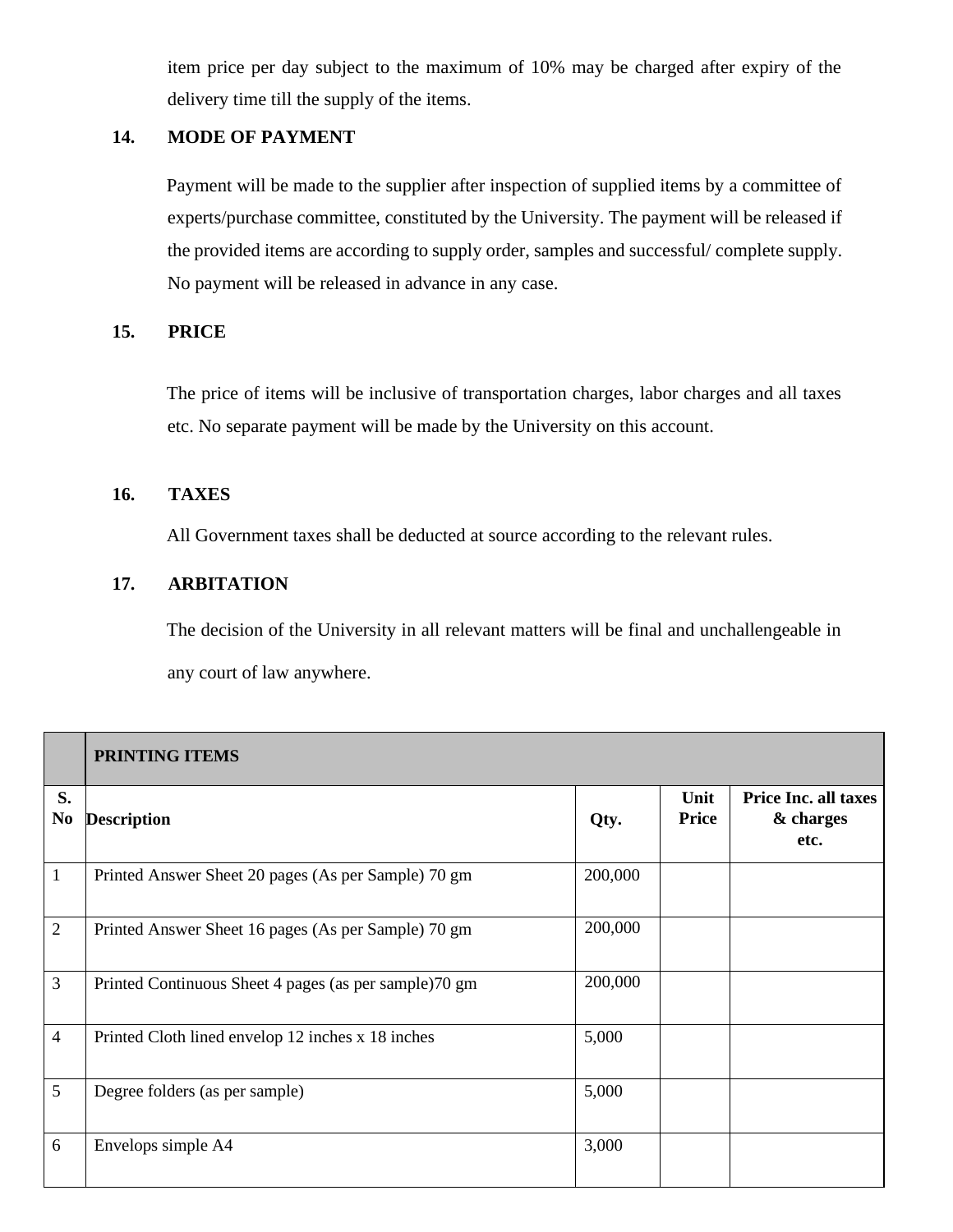|   | Envelopes simple Legal              | 3,000 |  |
|---|-------------------------------------|-------|--|
| 8 | Envelopes simple small              | 2,000 |  |
|   | Printed File covers (as per sample) | 5,000 |  |

## **IMPORTANT**

- The samples of the items should be checked at Procurement office.
- Substandard items or items not according to the specification would be rejected and should be replaced without any liability on Abbottabad University of Science & Technology, Havelian.
- Rate must be given on tender Performa, otherwise, tender will not be entertained
- Smuggled, grey channel and refurbished will not be accepted in any case.
- Manufacturer's Authorization Letter (Where required) will be provided by the bidder in the name of Abbottabad University of Science & Technology. The same shall be verified with the Manufacturer / issuing authority.